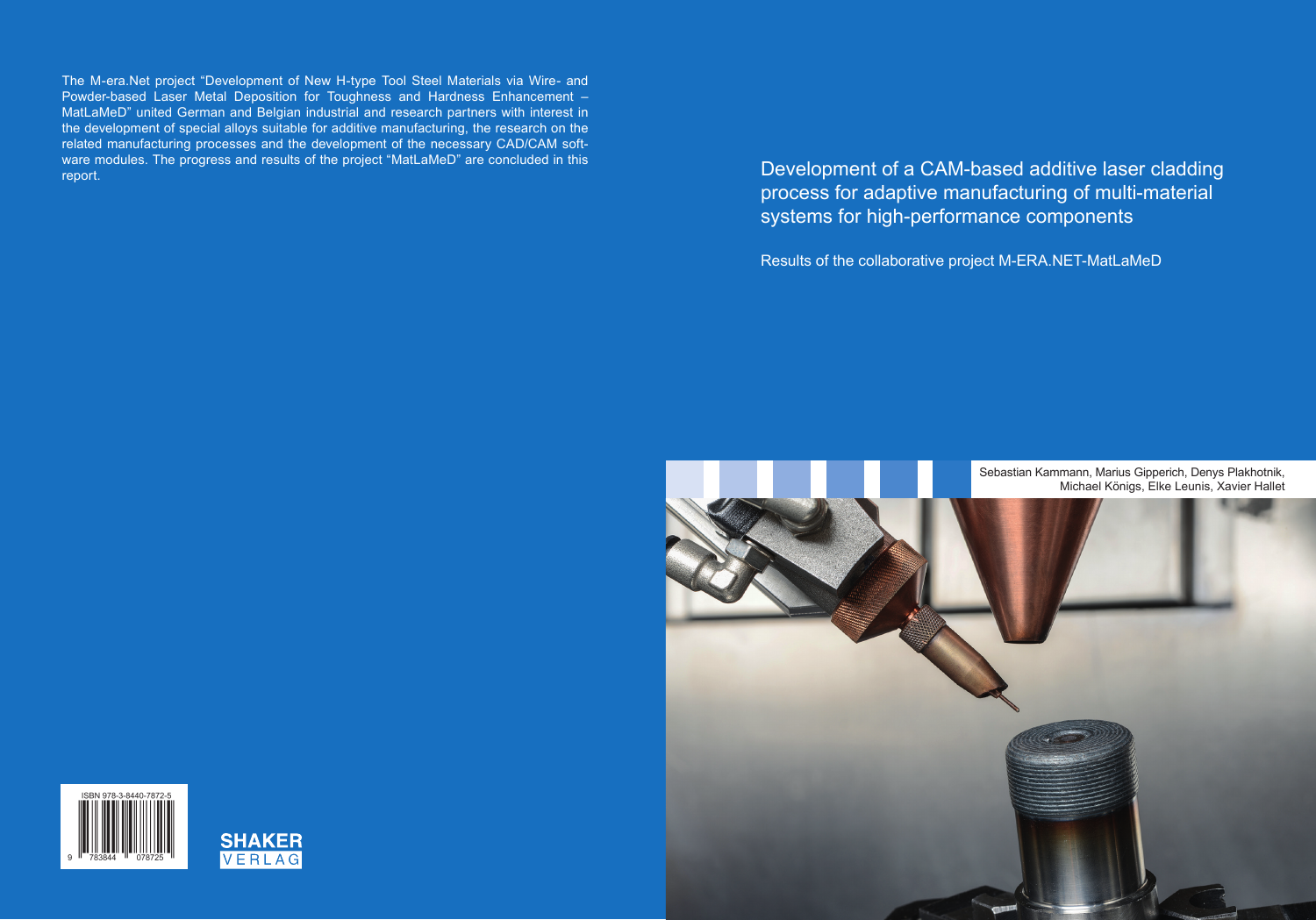### **Development of a CAM-based additive laser cladding process for adaptive manufacturing of multi-material systems for highperformance components**

**Results of the collaborative project M-ERA.NET-MatLaMeD** 

**Sebastian Kammann (Ed.) Fraunhofer Institute for Production Technology IPT, Aachen** 

The German part of this research and development project was funded by the German Federal Ministry of Education and Research (BMBF) in the "Innovations for Production, Services and Work of Tomorrow" program with the funding numbers 02P17E000, 02P17E001 and 02P17E002 and managed by the Project Management Agency Karlsruhe (PTKA). The Belgian partners were funded by the Agentschap Innoveren & Ondernemen and Wallonie service public SPW.

The authors are responsible for the content of this publication.

SPONSORED BY THE



**Federal Ministry** of Education and Research



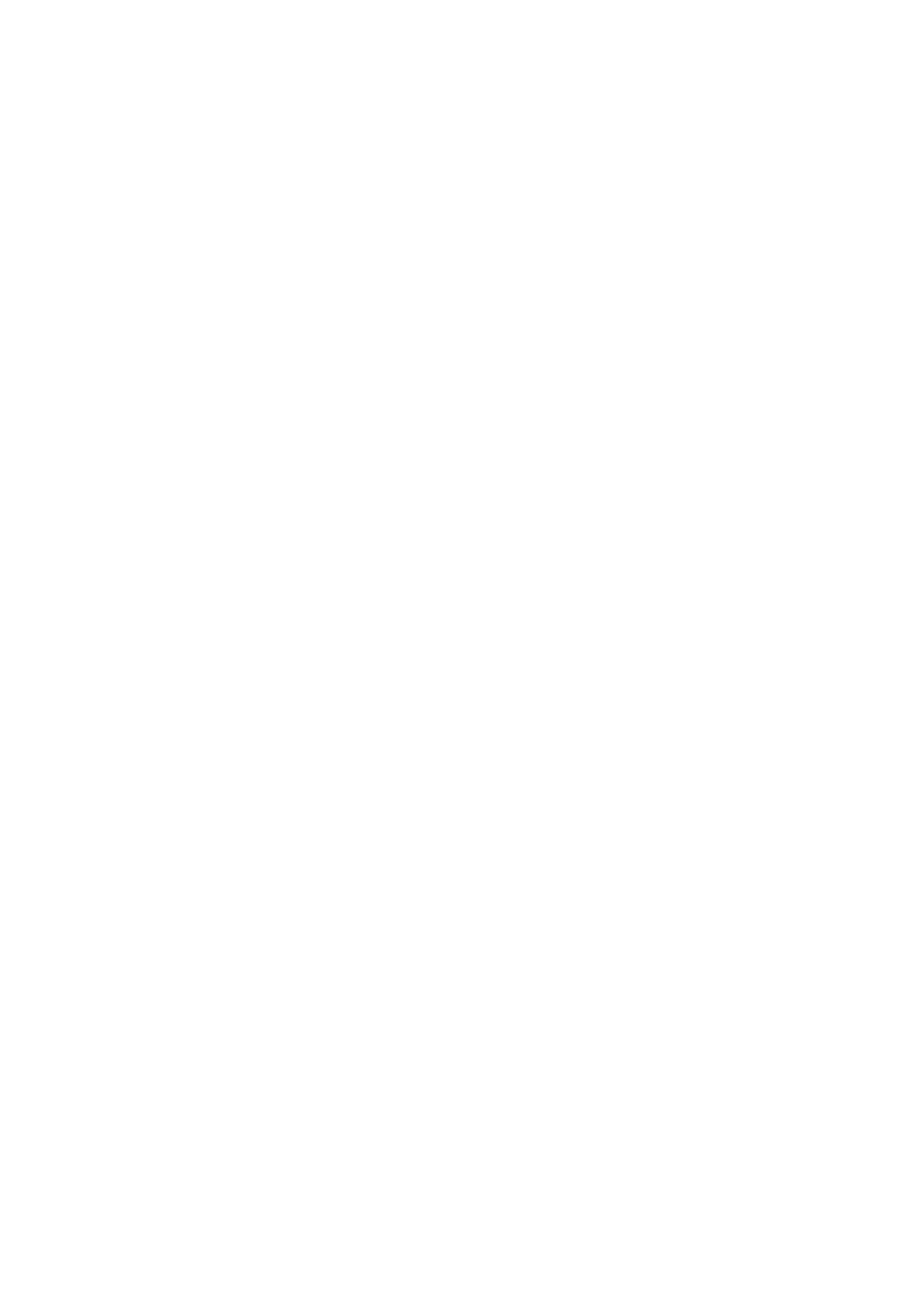**Sebastian Kammann, Marius Gipperich, Denys Plakhotnik, Michael Königs, Elke Leunis, Xavier Hallet**

# **Development of a CAM-based additive laser cladding process for adaptive manufacturing of multi-material systems for high-performance components**

Results of the collaborative project M-ERA.NET-MatLaMeD

Shaker Verlag Düren 2021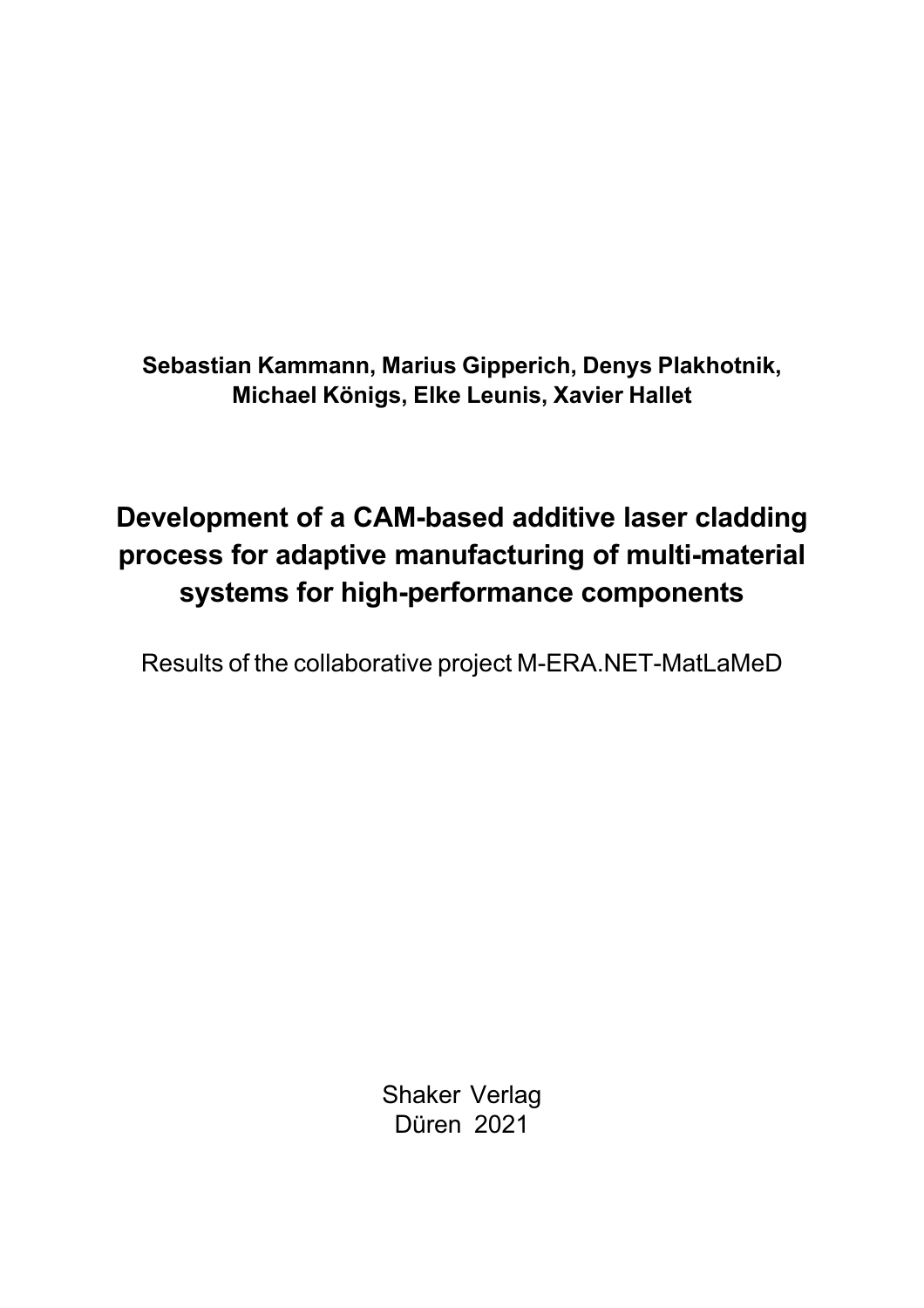#### **Bibliographic information published by the Deutsche Nationalbibliothek**

The Deutsche Nationalbibliothek lists this publication in the Deutsche Nationalbibliografie; detailed bibliographic data are available in the Internet at http://dnb.d-nb.de.

Copyright Shaker Verlag 2021

All rights reserved. No part of this publication may be reproduced, stored in a retrieval system, or transmitted, in any form or by any means, electronic, mechanical, photocopying, recording or otherwise, without the prior permission of the publishers.

Printed in Germany.

ISBN 978-3-8440-7872-5

Shaker Verlag GmbH • Am Langen Graben 15a • 52353 Düren Phone: 0049/2421/99011-0 • Telefax: 0049/2421/99011-9 Internet: www.shaker.de • e-mail: info@shaker.de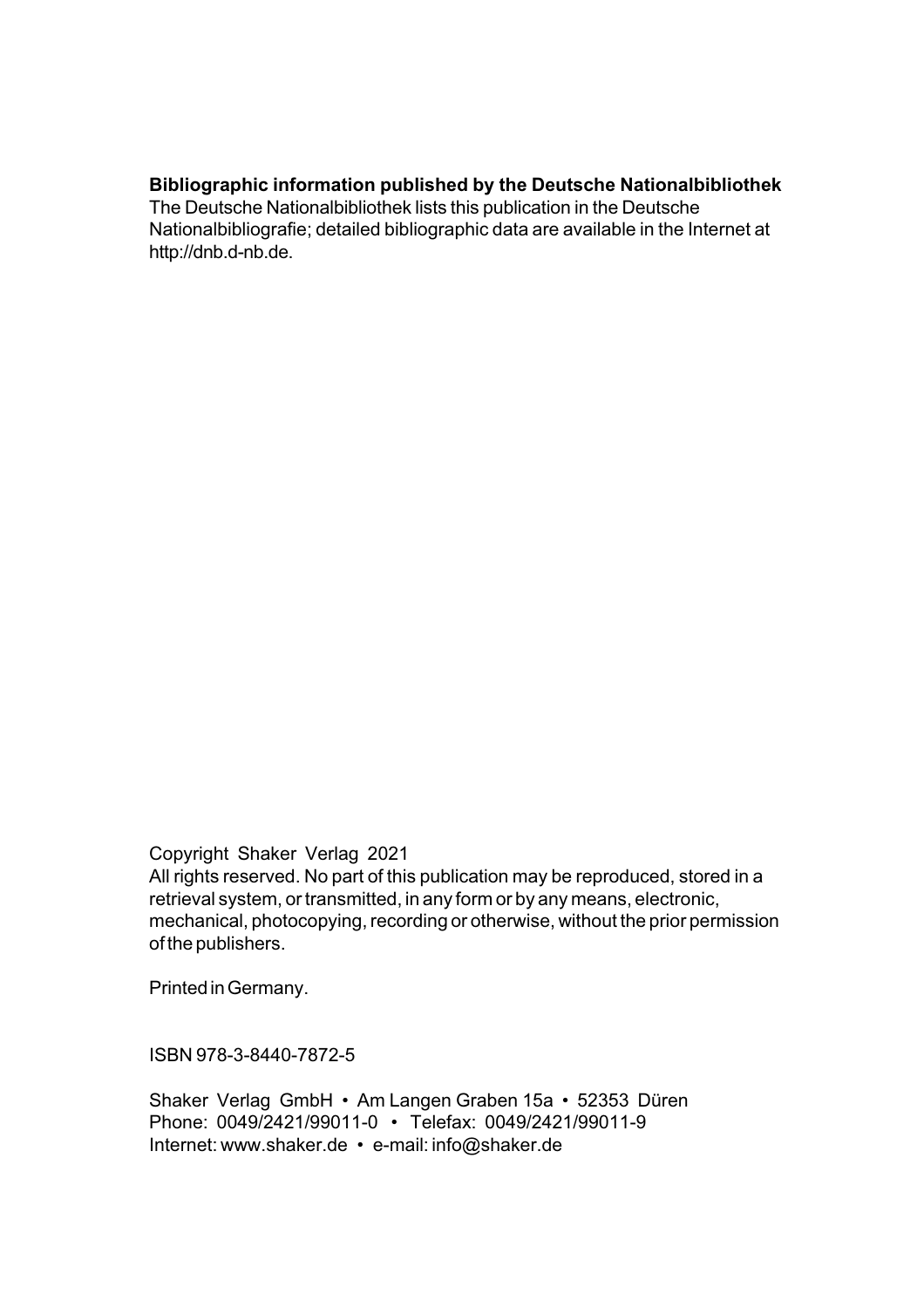## **Preface**

Additive manufacturing processes, such as laser cladding, are used to produce products additively or to optimize them locally. Until now, laser cladding has focused a laser beam on the component surface and at the same time supplied a filler material - either as a powder or as a wire. This process is very interesting for tool and mold making, as it is ideal for applying flexible protective layers, repairing damaged areas or changing the geometry of tools shortly before production starts. But so far, up to 70 percent of the powder has been lost unused in powder-based laser cladding. This is uneconomical, especially with expensive powders. Wire, on the other hand, enables 100 percent material utilization. However, today's wires made from special alloys are only available to a limited extent or do not meet the desired criteria for a coating material.

The aim of the MatLaMeD research project was therefore to develop a hybrid process variant of laser cladding. Here, wire and at the same time the smallest quantities of powder were fed locally in order to provide application-optimized or novel material systems during the additive manufacturing of high-performance components e.g. with toughness and hardness enhancement. At the same time, special software was developed that enables the user to individually plan the process control depending on the desired material properties and to set the hybrid process exactly. For later use in industry, a manufacturing process for wire was further developed, with which high-performance, high-alloy special wires can be made available inexpensively on a large scale.

In order to achieve these goals, basic process studies on hybrid laser cladding using powder and wire were carried out and material-related process strategies were developed. These results served as the basis for corresponding algorithms that were integrated into CAM software. Finally, wire drawing tools with the hybrid laser cladding process were developed for wire drawing of high-alloy wire materials.

The interdisciplinary collaboration within the project across national borders with Belgian partners not only created an innovative additive manufacturing process and new material systems. It also strengthened the European competitiveness in economically important sectors, such as tool and mold making, through its knowledge advantage in the fields of laser material processing and materials science.

The German partners in this M-ERA.NET joint project with Belgian partners were funded in the program "Innovations for the production, services and work of tomorrow" of the German Federal Ministry of Education and Research (BMBF). We would like to take this opportunity to thank everyone who has contributed to this trend-setting research and development work with their knowledge, commitment and experience.

Project Management Agency Karlsruhe (PTKA) Production, Service and Work Karlsruhe Institute of Technology (KIT)

Stefan Scherr September 2020





**MANAGED BY PTKA Project Management Agency Karlsruhe** 

Karlsruhe Institute of Technology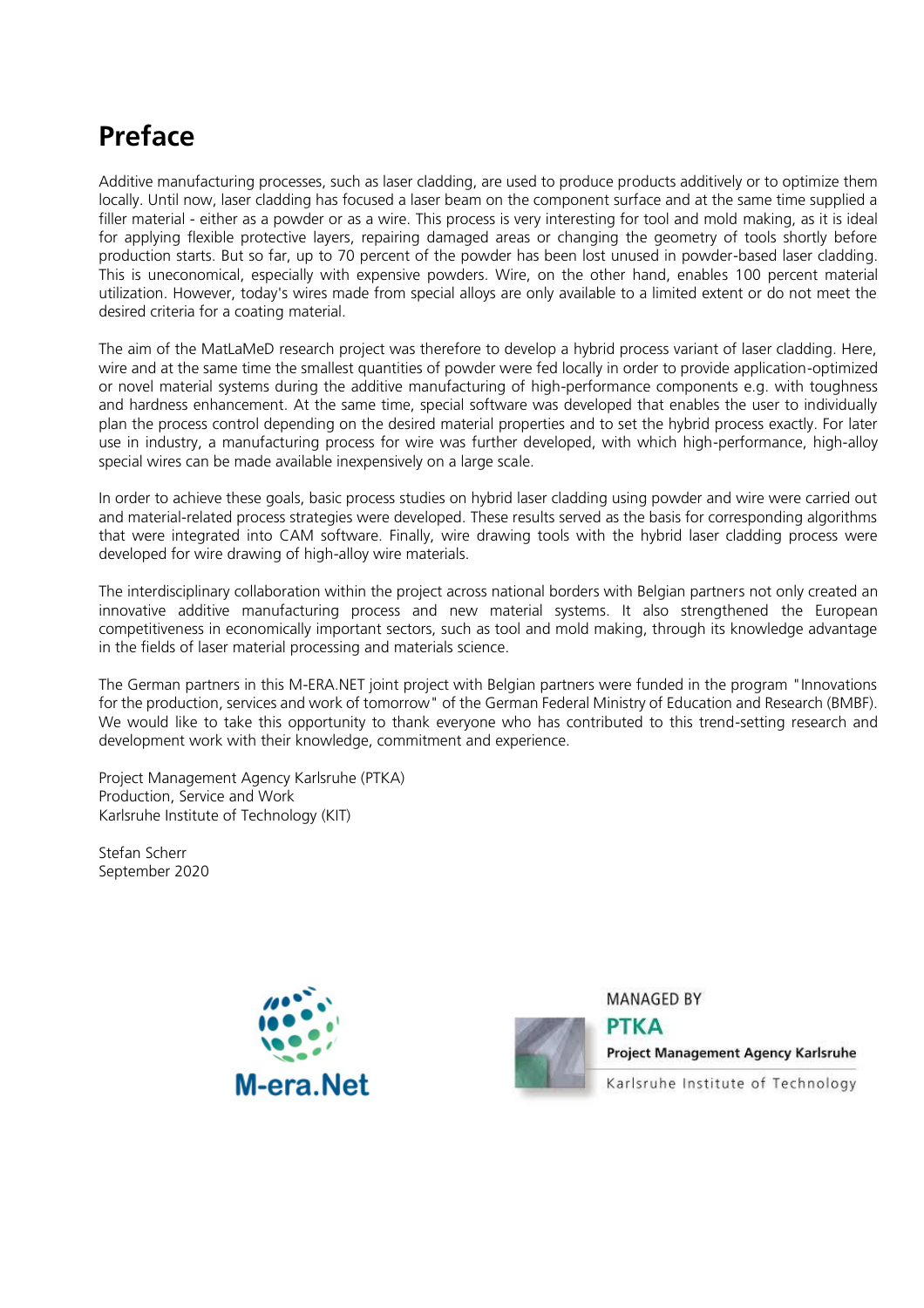| <b>Duration:</b>                     | $1^{st}$ August 2018 – 31st July 2020                                                                                            |
|--------------------------------------|----------------------------------------------------------------------------------------------------------------------------------|
|                                      |                                                                                                                                  |
| <b>Coordinator:</b>                  | Fraunhofer Institute for Production<br>Technology IPT<br>Steinbachstraße 17, 52074 Aachen,<br>Deutschland                        |
|                                      | Responsible: Sebastian Kammann                                                                                                   |
|                                      | Contact:<br>Marius Gipperich<br>Phone: +49 (0)241 8904-415<br>E-Mail: marius.gipperich@ipt.fraunhofer.de                         |
| <b>Project partners and authors:</b> | Fraunhofer Institute for Production<br><b>Technology IPT</b><br>Steinbachstr. 17, 52074 Aachen, Deutschland<br>Sebastian Kammann |
|                                      | ModuleWorks GmbH<br>Henricistraße 50, 52072 Aachen<br>Deutschland<br>Dr. Denys Plakhotnik                                        |
|                                      | <b>EXAPT Systemtechnik GmbH</b><br>Theatherstraße 12, 52062 Aachen,<br>Deutschland<br>Michael Königs                             |
|                                      | OCAS NV - ArcelorMittal Global R&D Gent<br>President John F. Kennedylaan 3<br>9060 Zelzate<br>Belgium<br>Elke Leunis             |
|                                      | Laserco Coating Diamond Technology SA<br>Rue Vital Françoisse 220, B-6001 Marcinelle<br>Belgium<br>Dr. Xavier Hallet             |
|                                      |                                                                                                                                  |